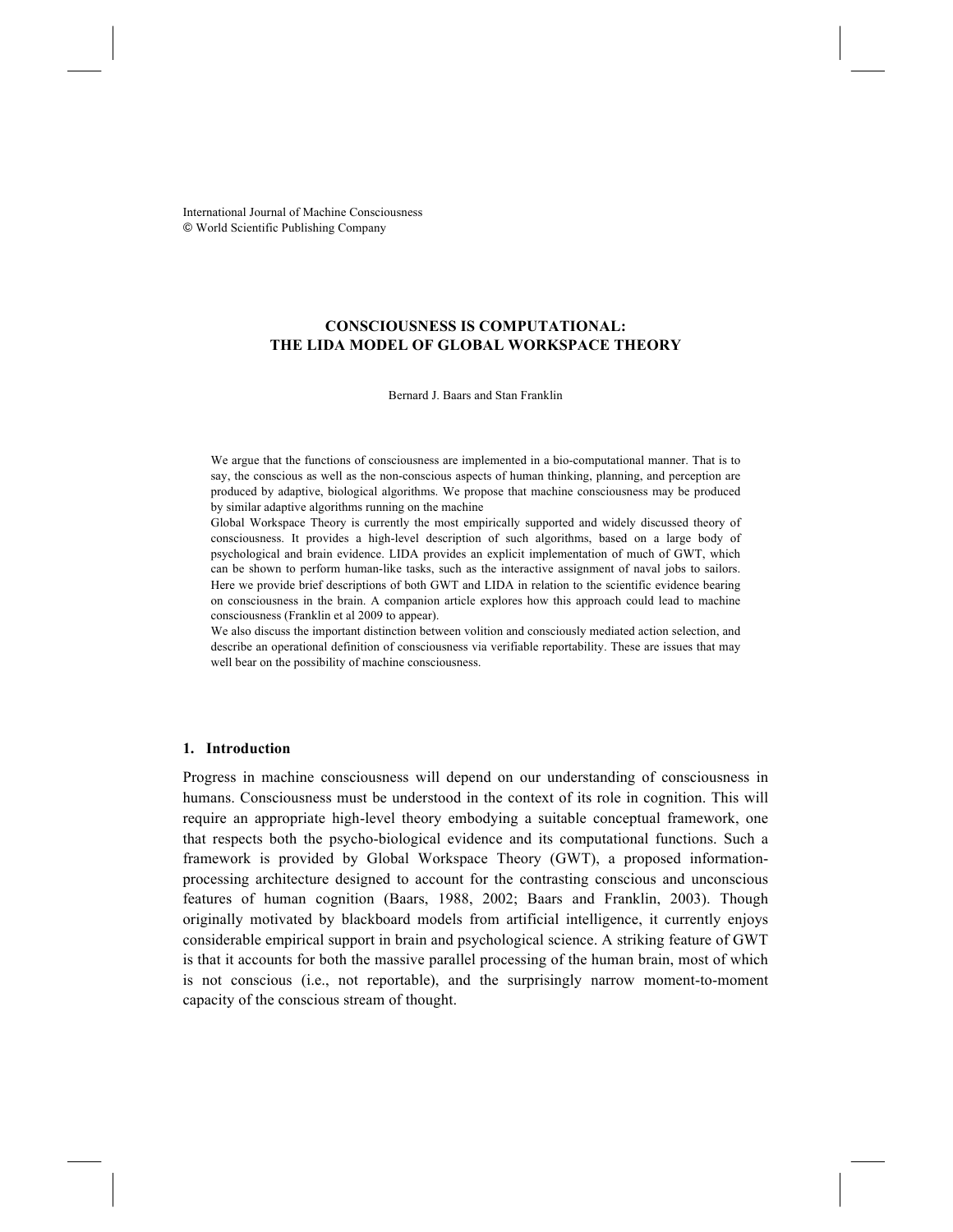The LIDA model is both a conceptual and computational fleshing out of a major portion of GWT. The *conceptual* LIDA partially specifies the adaptive algorithms from this portion, while the as yet partially implemented *computational* LIDA completely specifies them.

In addition, this paper is intended to provide brief descriptions of both GWT and its LIDA implementation, together with pointers to more detailed information. We also discuss the important distinction between volition and consciously mediated action selection, and describe an operational definition of consciousness via verifiable reportability. We believe that a framework like GWT and LIDA provides insights such as these, that may play an important role in achieving machine consciousness.

# **2. Global Workspace Theory**

The idea that consciousness has an integrative function has a long history. Global Workspace Theory suggests a fleeting memory capacity in which only one consistent content can be dominant at any given moment. Dominant information is widely distributed in the brain. This makes sense in a nervous system viewed as a massive distributed set of specialized networks. In such a system, coordination, control, and novel problem solving could take place by way of a central information exchange, allowing some regions – such as sensory cortex – to distribute information to the whole. This strategy is particularly useful for novel problems that do not have a known solution, and which may be solved by the collaborative and/or competitive activation of numerous specialized networks, each of which may present a partial step towards a solution. Such an approach works well in some large-scale computer architectures, which show typical 'limited capacity' behavior when information flows by way of a global workspace (Baars, 1988, 2002)

Hence, Global Workspace Theory (GWT) is a cognitive architecture with an explicit role for consciousness in humans (Baars 1983, 1988). It makes the following assumptions:

- (i) That the brain may be viewed as a collection of distributed *specialized networks* (processors);
- (ii) That consciousness is associated with a *global workspace* -- a fleeting memory capacity whose focal contents are widely distributed ("broadcast") to many unconscious specialized networks;
- (iii) That some unconscious networks, called *contexts*, shape conscious contents (for example, unconscious parietal maps of the visual field modulate feature cells needed for conscious vision);
- (iv) That such contexts may work together to jointly constrain conscious events;
- (v) That motives and emotions can be viewed as part of *goal contexts*;
- (vi) That executive functions work as *hierarchies of goal contexts*.

A sizable body of evidence suggests that consciousness is the primary agent of such a global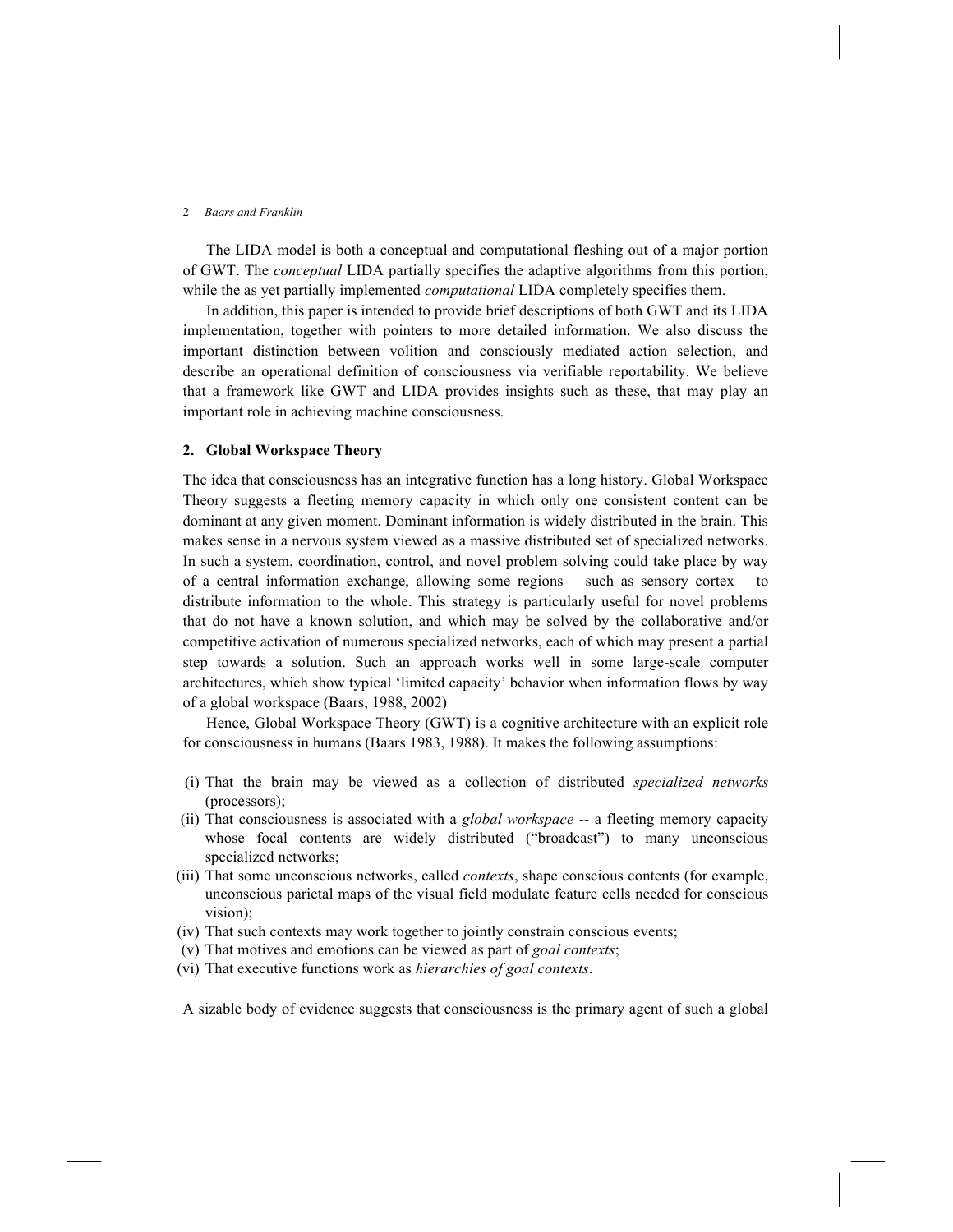access function in humans and other mammals (Baars, 1988, 1997, 2002, etc). The idea is now favored by a number of scientists and philosophers. like Daniel Dennett and others (Damasio 1989, Edelman 1989, Freeman 1991, Edelman and Tononi 1999, Kanwisher 2001, Dennett 2001, Dehaene. and Naccache 2001, John et al.(2001, Llinas and Ribary 2001, Rees 2001, Varela et al. 2001).

GW theory generates explicit predictions for conscious aspects of perception, emotion, motivation, learning, working memory, voluntary control, and self systems in the brain. It has similarities to biological theories such as Neural Darwinism (Edelman 1987) and dynamical theories of brain functioning (Skarda and Freeman 1987). Functional brain imaging now shows that conscious cognition is distinctively associated with wide spread of cortical activity, notably toward frontoparietal and medial temporal regions. Unconscious comparison conditions tend to activate only local regions, such as visual projection areas. Frontoparietal hypometabolism is also implicated in unconscious states, including deep sleep, coma, vegetative states, epileptic loss of consciousness, and general anesthesia. These findings are consistent with the GW hypothesis, which is now favored by a number of scientists and philosophers (see above).

Based on this perspective, Baars and Franklin have made a number of testable empirical proposals about the role of consciousness in Baddeley-type working memory, in spontaneous recall, in the multiple memory systems of the human brain, in action control, and other major brain functions. (Baars & Franklin, 2003, Franklin et al 2005, Baars Ramamurthy and Franklin 2007). In addition, Stanislas Dehaene and his research group have modeled and found fMRI evidence consistent with GWT (Dehaene and Naccache 2001), and Shanahan and Baars have suggested a neural net implementation of GWT to deal with the challenging Frame Problem in AI and robotics. Shanahan amd Baars 2005).

### **3. The LIDA Model and its Architecture**

The LIDA model is a comprehensive, conceptual and computational  $1$  model covering a large portion of human cognition. Based primarily on Global Workspace theory (Baars 1988), the model implements and fleshes out a number of psychological and neuropsychological theories including situated cognition (Varela et al. 1991), perceptual symbol systems (Barsalou 1999), working memory (Baddeley and Hitch 1974), memory by affordances (Glenberg 1997), long-term working memory (Ericsson and Kintsch 1995), Sloman's cognitive architecture (1999), and transient episodic memory (Conway 2001).

 $<sup>1</sup>$  At this writing the LIDA model is not yet completely implemented. We claim it as a computational model since</sup> each of its modules and most of its processes have been designed for implementation.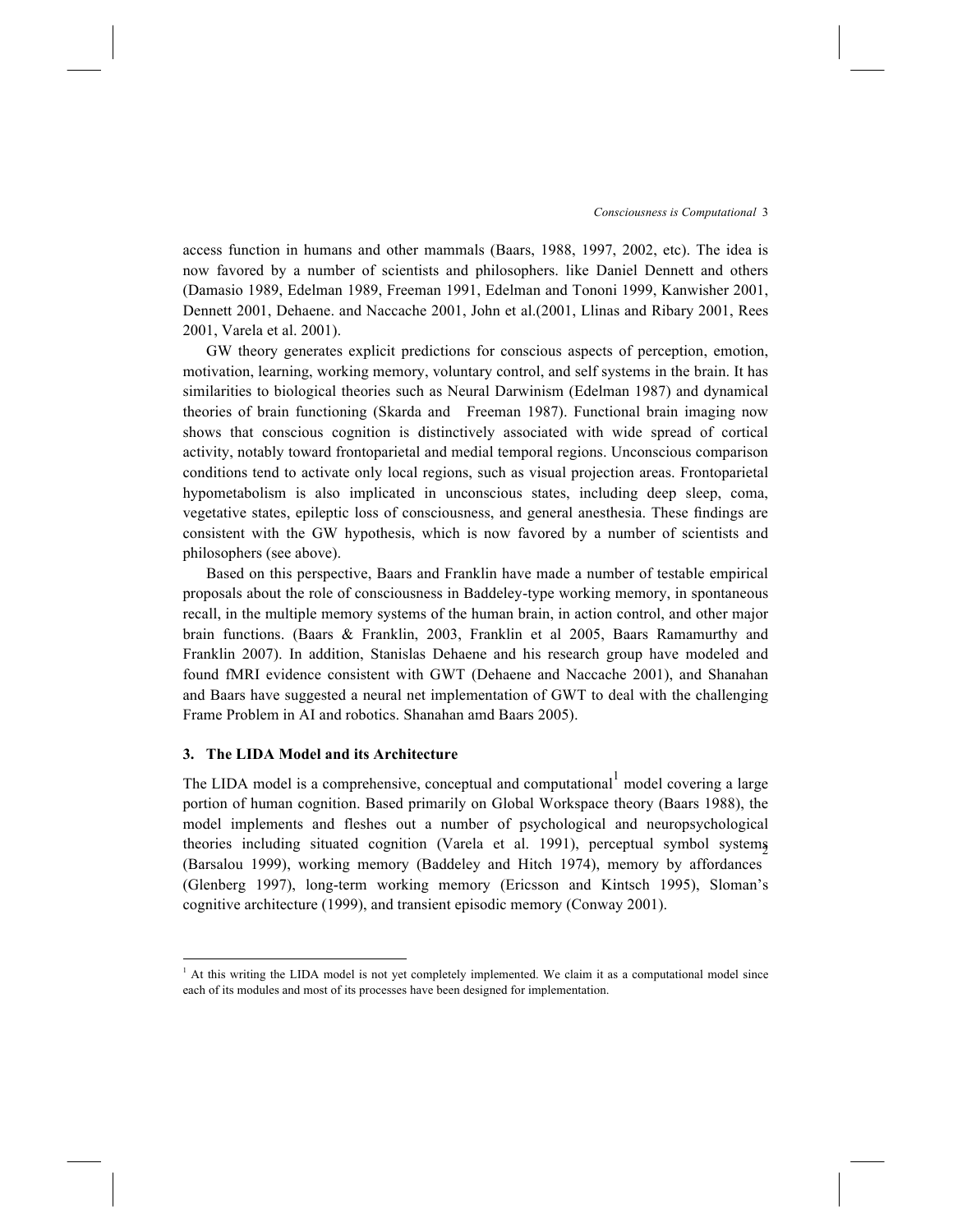The LIDA computational architecture, derived from the LIDA cognitive model, employs several modules that are designed using computational mechanisms drawn from the "new AI." These include variants of the Copycat Architecture (Hofstadter and Mitchell 1995, Marshall 2002), Sparse Distributed Memory (Kanerva 1988, Rao and Olac 1998), the Schema Mechanism (Drescher 1991, Chaput et al. 2003), the Behavior Net (Maes 1989, Tyrrell 1994), and the Subsumption Architecture (Brooks 1991).

The LIDA model and its ensuing architecture are grounded in the LIDA cognitive cycle. Every autonomous agent (Franklin and Graesser 1997), be it human, animal, or artificial, must frequently sample (sense) its environment and select an appropriate response (action). More sophisticated agents, such as humans, process (make sense of) the input from such sampling in order to facilitate their decision making. The agent's "life" can be viewed as consisting of a continual sequence of these cognitive cycles. Each cycle constitutes a unit of sensing, attending and acting. A cognitive cycle can be thought of as a moment of cognition - - a cognitive "moment." Higher-level cognitive processes are composed of many of these cognitive cycles, each a cognitive "atom."



Figure 1. The LIDA Cognitive Cycle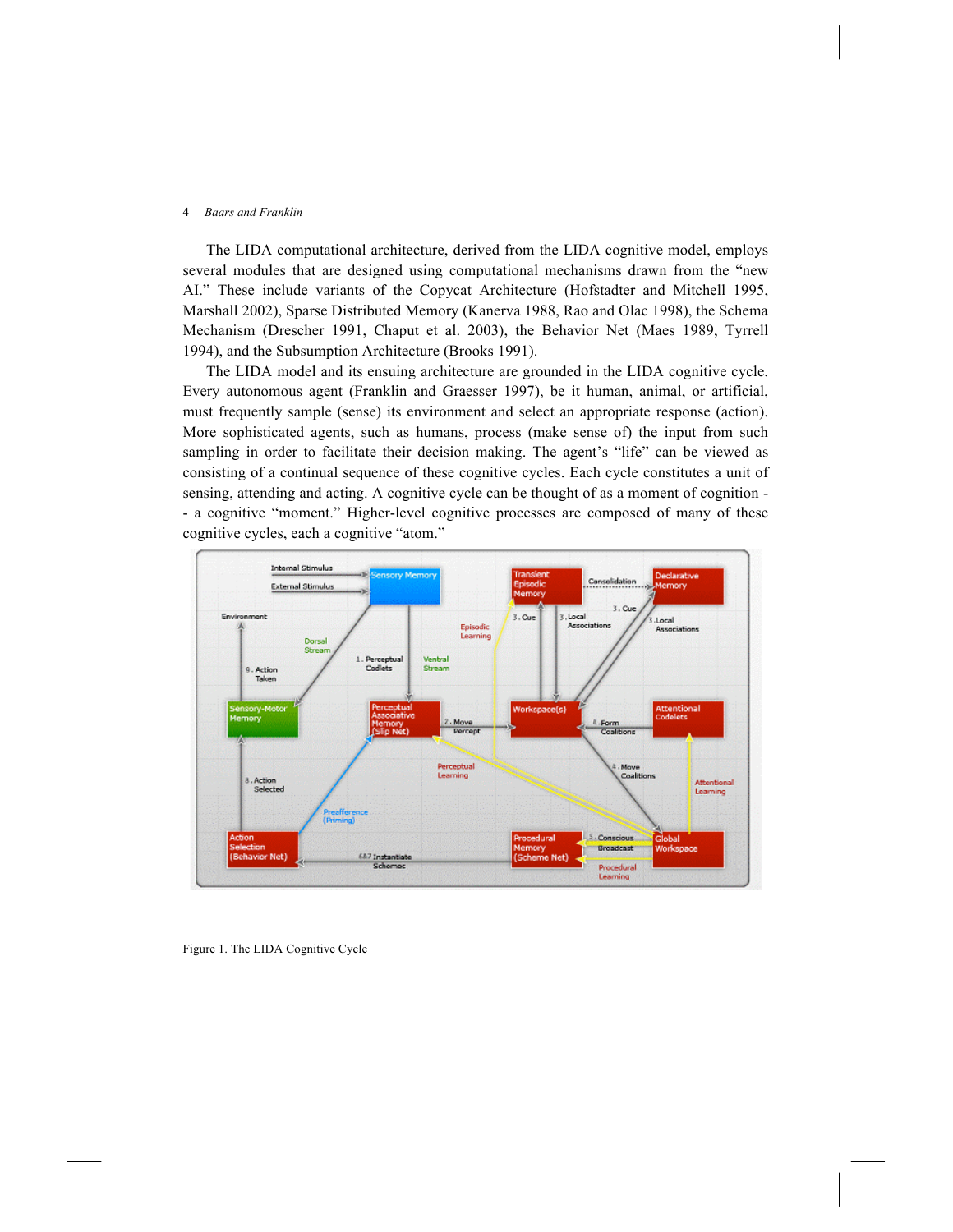Just as atoms are composed of protons, neutrons and electrons, and some of these are composed of quarks, bosons, muons, etc., these cognitive "atoms" have a rich inner structure. What the LIDA model hypothesizes as the rich inner structure of the LIDA cognitive cycle will now be described briefly. More detailed descriptions are available elsewhere (Baars and Franklin 2003, Franklin et al. 2005).

During each cognitive cycle the LIDA agent first makes sense of its current situation as best as it can *by updating its representation of its world, both external and internal*. By a competitive process, as specified by Global Workspace Theory, it then decides what portion of the represented situation is most in need of attention. Broadcasting this portion, the current contents of consciousness, enables the agent to finally chose an appropriate action and execute it. Thus, the LIDA cognitive cycle can be subdivided into three phases, the understanding phase, the consciousness phase, and the action selection phase. Figure 1 should help the reader follow the description. It starts in the upper left corner and proceeds roughly clockwise.

Beginning the understanding phase, incoming stimuli activate low-level feature detectors in Sensory Memory. The output is sent to Perceptual Associative Memory where higher-level feature detectors feed in to more abstract entities such as objects, categories, actions, events, etc. The resulting percept is sent to the Workspace where it cues both Transient Episodic Memory and Declarative Memory producing local associations. These local associations are combined with the percept to generate a current situational model, the agent's understanding of what's going on right now.

Attention Codelets begin the consciousness phase by forming coalitions of selected portions of the current situational model and moving them to the Global Workspace. A competition in the Global Workspace then selects the most salient, the most relevant, the most important, the most urgent coalition whose contents become the content of consciousness that are broadcast globally.

The action selection phase of LIDA's cognitive cycle is also a learning phase in which several processes operate in parallel. New entities and associations, and the reinforcement of old ones, occur as the conscious broadcast reaches Perceptual Associative Memory. Events from the conscious broadcast are encoded as new memories in Transient Episodic Memory. Possible action schemse, together with their contexts and expected results, are learned into Procedural Memory from the conscious broadcast. Older schemes are reinforced. In parallel with all this learning and using the conscious contents, possible action schemes are recruited from Procedural Memory. A copy of each such is instantiated with its variables bound and sent to Action Selection, where it competes to be the behavior selected for this cognitive cycle. The selected behavior triggers Sensory-Motor Memory to produce a suitable algorithm for the execution of the behavior. Its execution completes the cognitive cycle.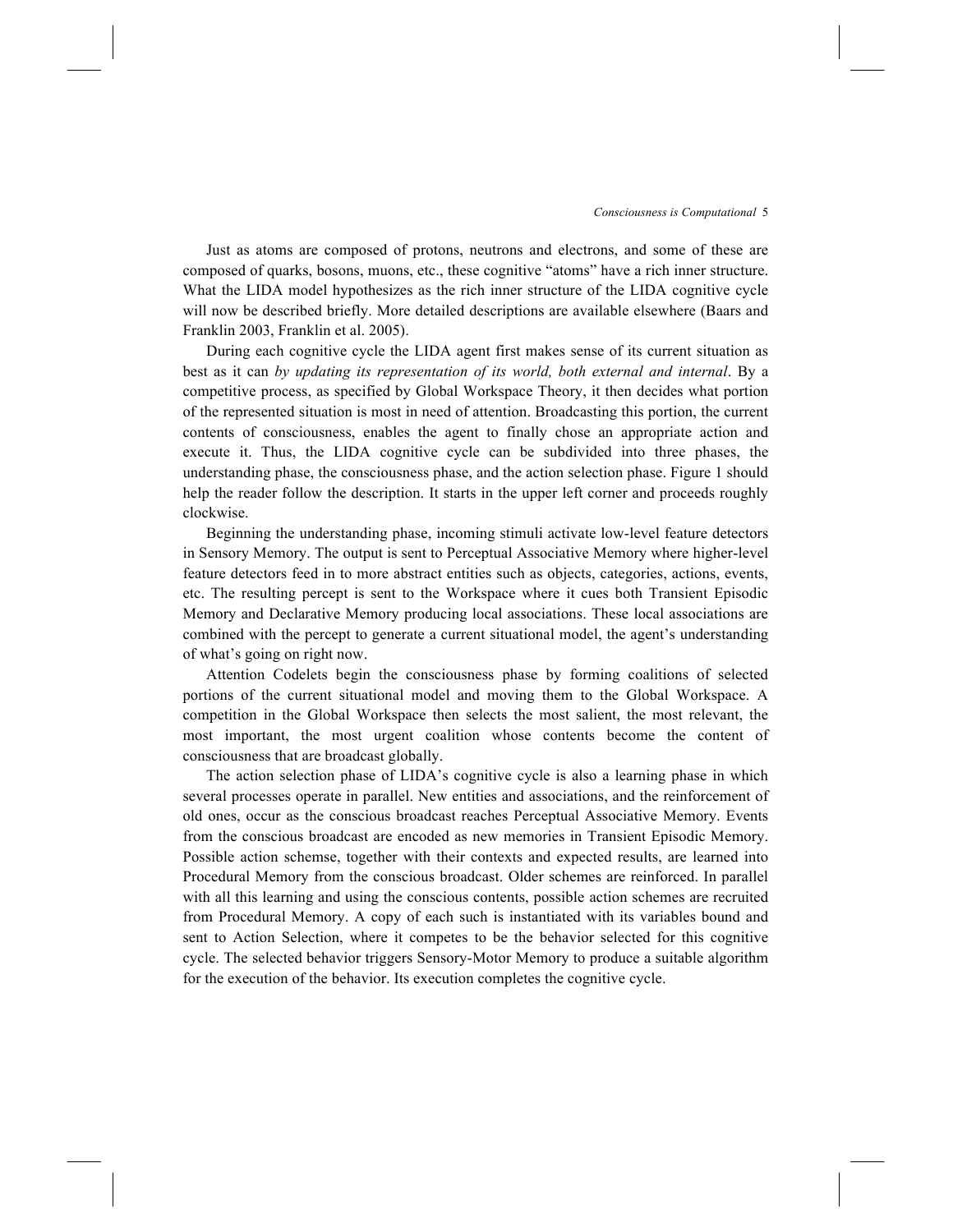## **4. Volition vs. Consciously Mediated Action**

In this section we'll be concerned with conscious, volitional decision making (volition for short), a higher-level cognitive process for conscious action selection. To understand volition we must carefully distinguish it from 1) consciously mediated action selection, 2) automatized action selection, 3) alarm-driven interrupts, and 4) the execution of actions. Each of the latter three is performed unconsciously, but often has conscious consequences. A conscious machine would, presumably, be capable of at least the first of these, as well as of volition. We'll take these four up individually before moving on to volition. But first a few examples will help ground the discussion.

Consciously planning a driving route from a current location to the airport is an example of deliberative, volitional decision making. Choosing to turn left at an appropriate intersection along the route requires information about the identity of the cross street acquired consciously, but the choice itself is most likely made unconsciously -- on our account, the choice was *consciously mediated* even though it was unconsciously made. While driving along a straight road with little traffic, the necessary slight adjustments to the steering wheel are typically automatized actions selected completely unconsciously. They are usually not even consciously mediated, though unconscious sensory input is used in their selection. If a car cuts in front of the driver, often he or she will have turned the steering wheel and pressed the brake simultaneously with becoming conscious of the danger. An alarm mechanism has unconsciously selected appropriate actions in response to the challenge. The actual turning of the steering wheel, how fast, how far, the execution of the action, is also performed unconsciously though with very rapid sensory input.

Though heavily influenced by the conscious broadcast (the contents of consciousness), action selection during a single cognitive cycle in the LIDA model is not performed consciously. A cognitive cycle is a mostly unconscious process. When speaking, for example, a person usually does not consciously think in advance about the structure and content of the next sentence, and is sometimes even surprised at what comes out. When approaching the intersection in the example above, no conscious thought need be given to the choice to turn left. Consciousness serves to provide information on which such action selection is based, but the selection itself is done unconsciously after the conscious broadcast (Negatu and Franklin 2002). We refer to this very typical single cycle process as *consciously mediated action selection*.

A runner on an unobstructed sidewalk may only pay attention to it occasionally to be sure it remains safe. Between such moments he or she can attend to the beauty of the fall leaves or the music coming from the iPod. The running itself has become automatized, just as the adjustments to the steering wheel in the example above. In the LIDA model such automatization occurs over time with each stride initiating a process that unconsciously chooses the next. With childhood practice the likelihood of conscious mediation between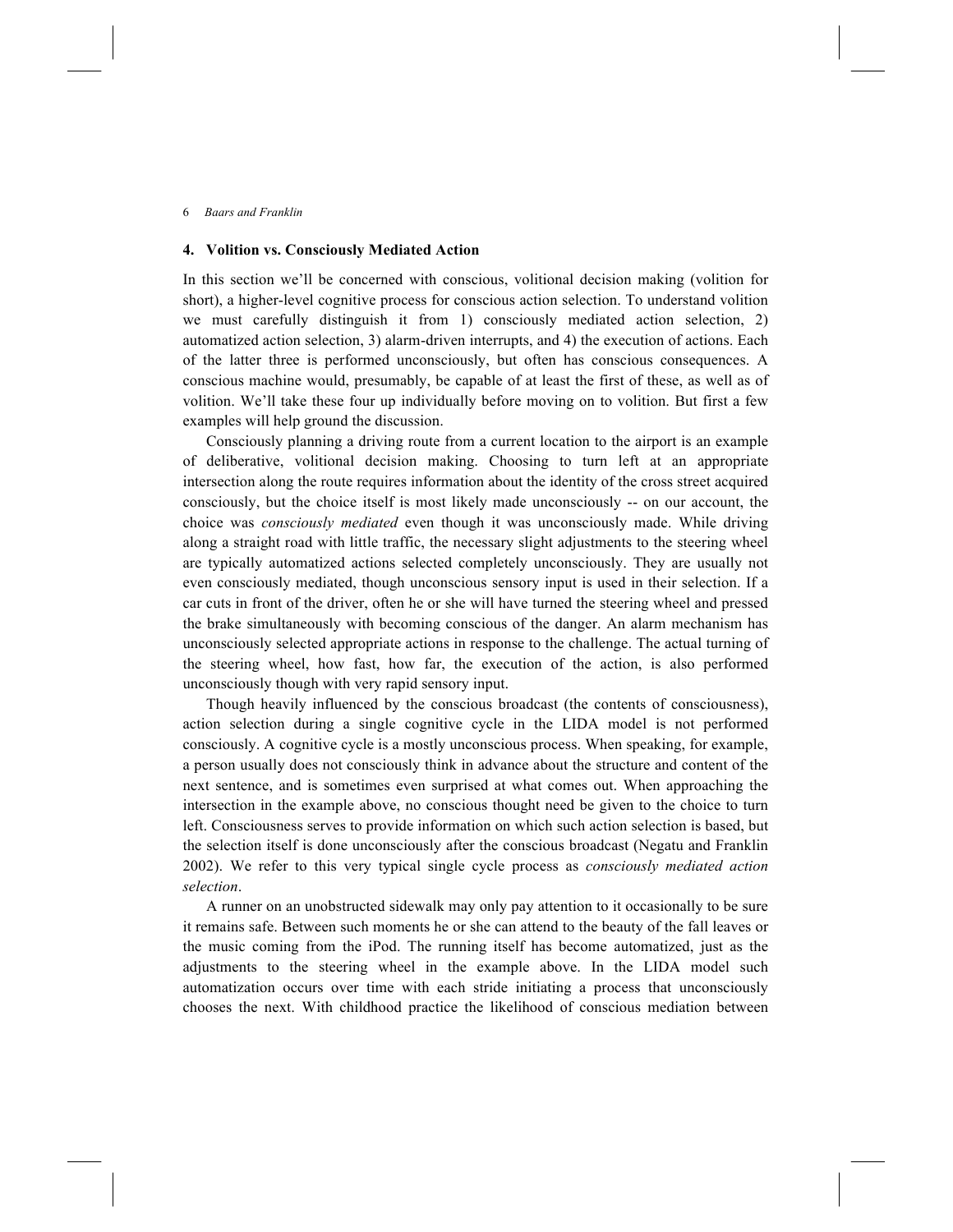#### *Consciousness is Computational* 7

each stride and the next diminishes. Such automatization in the LIDA model (Negatu, McCauley and Franklin in review) is implemented via pandemonium theory (Jackson 1987).

Sloman (1998) has emphasized the need for an alarm-interrupt mechanism such as that described in the driving example above. The LIDA model implements alarms via learned perceptual memory alarm structures, bypassing the workspace and consciousness, and passing directly to procedural memory. There the appropriate scheme is instantiated immediately into sensory-motor memory, bypassing action selection. This alarm-interrupt mechanism runs unconsciously in parallel with the current, partly conscious, cognitive cycle.

The modes of action selection discussed above operate over different time scales. Volition may take seconds, or even much, much longer. Consciously mediated actions are selected roughly five to ten times every second, since each cognitive cycle takes roughly 300 ms and some three such cycles may overlap in a cascade fashion. Automatized actions are as fast as that, or faster. Alarm mechanisms seem to operate in the sub 50 ms range. In contrast, the execution of an action requires sensory motor communication at roughly ten to forty times a second, all done subconsciously (Goodale and Milner 2004). Let's now look at volition.

We now return to a consideration of deliberative, volitional decision making, having distinguished it from other modes of action selection and execution. Global Workspace Theory specifies that volition occurs via William James' ideomotor theory of volition (1890). James uses an example of getting out of bed on a cold winter morning to effectively illustrate this theory, but in this age of heated homes we will use thirst as an example. James' theory can be interpreted to include processes such as proposers, objectors, and supporters as actors in the drama of acting volitionally. He might have suggested the following scenario in the context of dealing with a feeling of thirst. The idea of drinking orange juice "pops into mind," propelled to consciousness by a proposer motivated by a feeling of thirst and a liking for orange juice. "No, it's too sweet," asserts an objector. "How about a beer?" says a different proposer. "Too early in the day," says another objector. "Orange juice is more nutritious," says a supporter. With no further objections, drinking orange juice is volitionally selected.

Baars incorporated ideomotor theory directly into his global workspace theory (1988 chapter 7). The LIDA model fleshes out volitional decision making via ideomotor theory within Global Workspace Theory (Franklin 2000) as follows. An idea "popping into mind" in the LIDA model is accomplished by the idea being part of the conscious broadcast of a cognitive cycle, that is, part of the contents of consciousness for that cognitive moment. These contents are the information contained within the winning coalition for that cycle. This winning coalition was gathered by some attention codelet (see above). Ultimately, this attention codelet is responsible for the idea "popping into mind." Thus we implemented the imaginary characters in James' scenario as attention codelets, with some acting as proposers, others as objectors, and others as supporters. In the presence of a thirst node in the workspace, one such attention codelet, a proposer codelet, wants to bring drinking orange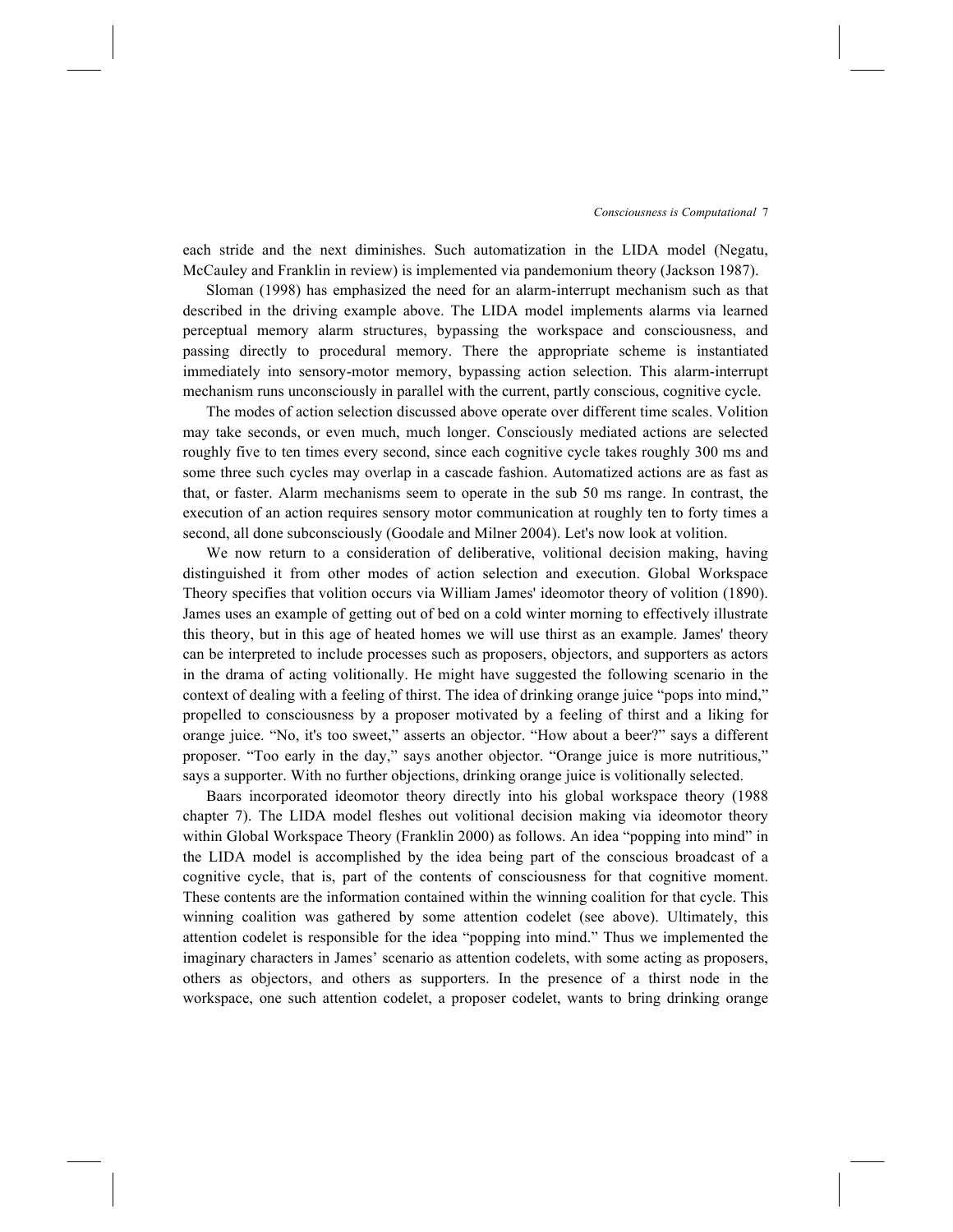juice to mind, that is, to consciousness. Seeing a "let's drink orange juice" node in the workspace, another attention codelet, an objector codelet, wants to bring to mind the idea that orange juice is too sweet. Supporter codelets are implemented similarly.

But, how does the conscious thought of "Let's drink orange juice," lead to a "let's drink orange juice" *node* in the Workspace? Like every higher-order cognitive process in the LIDA model, volition occurs over multiple cycles, and is implemented by a behavior stream in the Action Selection module. This volitional behavior stream is an instantiation of a volitional scheme in Procedural Memory. Whenever a proposal node in its context is activated by a proposal in the conscious broadcast, this volitional scheme instantiates itself. The instantiated volitional scheme, the volitional behavior stream, is incorporated into the Action Selection mechanism. The first behavior in this volitional behavior stream sets up the deliberative process of volitional decision making as specified by ideomotor theory, including writing the "let's drink orange juice" node to the Workspace<sup>3</sup>.

Our fleshing out of ideomotor theory in the LIDA model includes the addition of a timekeeper codelet, created by the first behavior in the volitional behavior stream. The timekeeper starts its timer running as a consequence of a proposal coming to mind. When the timer runs down, the action of the proposal contends in the behavior net to be the next selected action, with the weight (activation) of deliberation supporting it. The proposal is most likely to be selected barring an objection or an intervening crisis. The appearance of an objection in consciousness stops and resets the timer, while that of a supporter or another proposal restarts the timer from a new beginning. Note that a single proposal with no objection can be quickly accepted and acted upon.

Here we propose that any conscious machine should be capable of both volition and consciously mediated action.

### **5. Consciousness as Verifiable Reportability**

Psychological and neuroscientific studies of conscious vs. unconscious perceptual events demand an operational definition of consciousness, suitable for an experimental context. Accurate, verifiable report (Baars 1988) is widely accepted as an operational criterion for the consciousness perception of an event. An experimental human subject reports having seen a triangle on the screen. By verifying that, indeed, a triangle had been presented on the screen, an experimenter can conclude that the subject had been consciously aware of the perceptual event of a triangle on the screen. Verifiable reportability can also be used in animal studies,

<sup>-&</sup>lt;br>3 <sup>3</sup> Alternatively, this node could arrive in the workspace with the percept of the following cycle as a result of internal sensing of the internal speech. In LIDA, this is only an implementation matter, making no functional difference. In humans this is an empirical matter to be decided by experiment. Thus the design decision for LIDA becomes a cognitive hypothesis.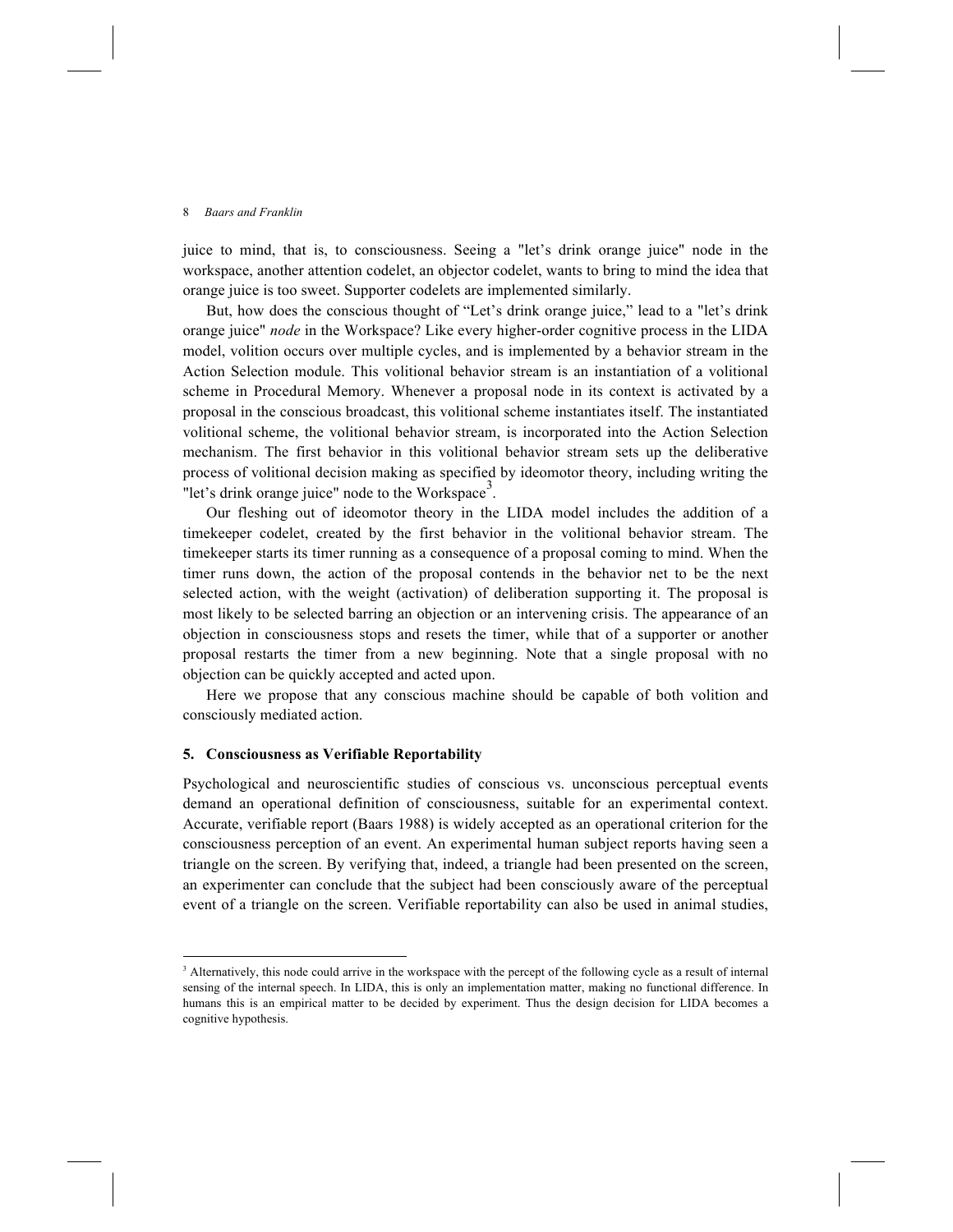for example with macaques (Seth, Baars, and Edelman 2005). The monkey is trained to report by pressing a particular button when presented with a specific image.

Here we suggest that verifiable reportability may prove to be a useful necessary, but by no means sufficient, criteria for a machine's being conscious of a perceptual event.

### **6. Conclusions**

Progress in machine consciousness will depend on our understanding of consciousness in human brains. We argue that the functions of biological consciousness are implemented in a bio-computational manner. That is to say, the conscious (as well as the non-conscious) aspects of human thinking, planning and perception are produced by adaptive, biological algorithms. We propose that machine consciousness may be produced by similar adaptive algorithms running on the machine.

Global Workspace Theory provides a high-level description of such algorithms, based on a large body of psychological and brain evidence. LIDA provides an explicit implementation of a part of GWT, which has been shown to perform very challenging human tasks. Here we provide brief descriptions of both GWT and LIDA in relation to the scientific evidence bearing on consciousness in the brain.

# **References**

- 1. Baars, B J. 1983. Conscious contents provide the nervous system with coherent, global information. In *Consciousness & self-regulation*, ed. R J Davidson, G E Schwartz and Daniel O Shapiro:41. New York: Plenum Press.
- 2. Baars, Bernard J. 1988. *A cognitive theory of consciousness*. Cambridge: Cambridge University Press.
- 3. Baars, Bernard J and Stan Franklin. 2003. How conscious experience and working memory interact. *Trends in Cognitive Science* 7: 166–172.
- 4. Baars, Bernard J, Uma Ramamurthy, and Stan Franklin. 2007. How deliberate, spontaneous and unwanted memories emerge in a computational model of consciousness. In *Involuntary memory: New perspectives in memory approach*, ed. John H. Mace:177-207. Oxford: Blackwell.
- 5. Baddeley, A D and G J Hitch. 1974. Working memory. In *The psychology of learning and motivation*, ed. G A Bower:47–89. New York: Academic Press.
- 6. Barsalou, L W. 1999. Perceptual symbol systems. *Behavioral and Brain Sciences* 22: 577–609.
- 7. Brooks, R.A. 1991. Inteligence without represention. *Artificial Intelligence* 47: 139-159.
- 8. Chaput, Harold H., Benjamin Kuipers, and Risto Miikkulainen. 2003. Constructivist learning: A neural implementation of the schema mechanism. In *Proceedings of WSOM '03: Workshop for Self-Organizing Maps*. Kitakyushu, Japan.
- 9. Conway, Martin A. 2001. Sensory–perceptual episodic memory and its context: Autobiographical memory. *Philos. Trans. R. Soc. Lond B.* 356: 1375–1384.
- 10. Damasio, A.R. (1989) Time-locked multiregional retroactivation: a systems-level proposal for the neural substrates of recall and recognition. *Cognition*33, 25–62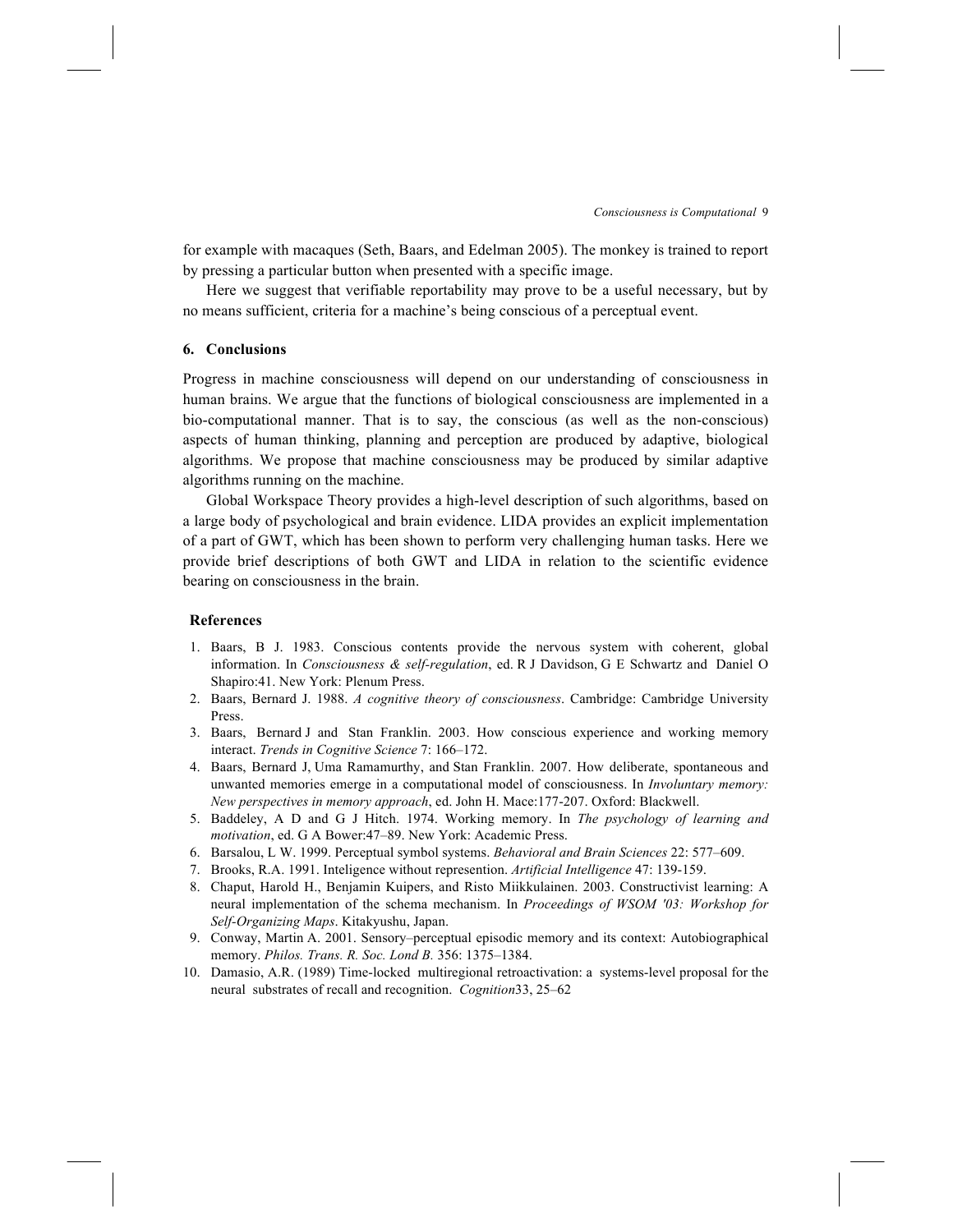- 11. Dehaene, S. and Naccache, L. (2001) Towards a cognitive neuroscience of consciousness: basic evidence and a workspace framework. *Cognition*79, 1–37
- 12. Dennett, D. (2001) Are we explaining consciousness yet? *Cognition*79, 221–237
- 13. Drescher, Gary L. 1991. Made-up minds: A constructivist approach to artificial intelligence. Cambridge, MA: MIT Press.
- 14. Edelman, Gerald M. 1987. *Neural Darwinism*. New York: Basic Books.
- 15. Edelman, G.M. (1989) *The Remembered Present*, Basic Books
- 16. Edelman, G.M. and Tononi, G. (1999) *A Universe of Consciousness*, Basic Books
- 17. Ericsson, K A and Walter Kintsch. 1995. Long-term working memory. *Psychological Review* 102: 211–245.
- 18. Franklin, S. 2000. Deliberation and Voluntary Action in 'Conscious' Software Agents. *Neural Network World* 10:505-521.
- 19. Franklin, S, B J Baars, U Ramamurthy, and Matthew Ventura. 2005. The role of consciousness in memory. *Brains, Minds and Media* 1: 1–38, pdf.
- 20. Franklin, Stan, Sidney D'Mello, Bernard J Baars, and Uma Ramamurthy. 2009 to appear. Evolutionary pressures for perceptual stability and self as guides to machine consciousness. *International Journal of Machine Consciousness*.
- 21. Franklin, Stan and A C Graesser. 1997. Is it an agent, or just a program?: A taxonomy for autonomous agents. In *Intelligent agents iii*: 21–35. Berlin: Springer Verlag.
- 22. Freeman, W.J. (1991) The physiology of perception. *Sci. Am*. 264,78–85
- 23. Glenberg, A. M. 1997. What memory is for. *Behavioral and Brain Sciences* 20:1-19.
- 24. Goodale, M. A., and D. Milner. 2004. *Sight Unseen*. Oxford: Oxford University Press.
- 25. Hofstadter, D R and M Mitchell. 1995. The copycat project: A model of mental fluidity and analogy-making. In *Advances in connectionist and neural computation theory, vol. 2: Logical connections*, ed. K J Holyoak and J Barnden:205–267. Norwood N.J.: Ablex.
- 26. Jackson, J. V. 1987. Idea for a Mind. *Siggart* Newsletter, 181:23-26.
- 27. John, E.R. *et al.*(2001) Invariant reversible QEEG effects of anesthetics. *Conscious. Cogn.* 10,165–183 Kanerva, P. 1988. *Sparse distributed memory*. Cambridge MA: The MIT Press.
- 28. Kanwisher, N. (2001) Neural events and perceptual awareness. *Cognition:*79, 89–113
- 29. Llinas, R. and Ribary, U. (2001) Consciousness and the brain: the thalamocortical dialogue in health and disease. *Ann. N. Y. Acad. Sci.* 929,166–175
- 30. Maes, P. 1989. How to do the right thing. *Connection Science* 1: 291–323.
- 31. Marshall, J. 2002. Metacat: A self-watching cognitive architecture for analogy-making. In *24th Annual Conference of the Cognitive Science Society*:631-636.
- 32. Negatu, A., and S. Franklin. 2002. An action selection mechanism for 'conscious' software agents. *Cognitive Science Quarterly* 2:363-386.
- 33. Rao, Rajesh P.N and Olac Fuentes. 1998. Hierarchical learning of navigational behaviors in an autonomous robot using a predictive sparse distributed memory. *Machine Learning* 31: 87-113.
- 34. Rees, G. (2001). Seeing is not perceiving. *Nat.Neurosci*. 4, 678–680
- 35. Seth, A K, B J Baars, and D B Edelman. 2005. Criteria for consciousness in humans and other mammals. *Consciousness and Cognition* 14: 119–139.
- 36. Shanahan, M.P. & Baars, B.J. (2005). Applying global workspace theory to the frame problem, Cognition 98 (2), 157–176.
- 37. Skarda, C and Walter J Freeman. 1987. How brains make chaos in order to make sense of the world. *Behavioral and Brain Sciences* 10: 161–195.